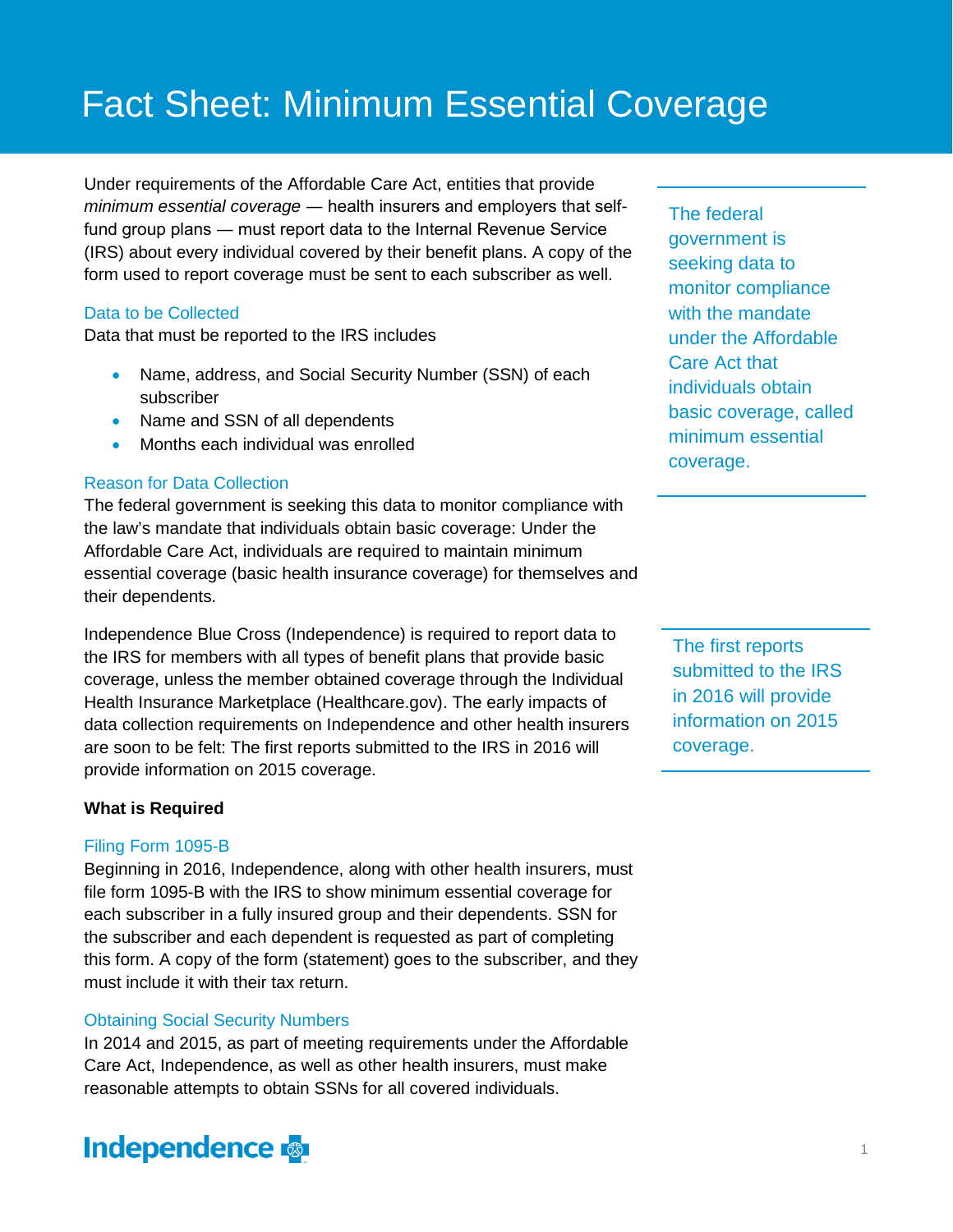- If a subscriber does not provide their SSN during enrollment, Independence must write to him or her to ask for the missing SSN
- Written requests for missing SSNs of dependents must be sent to the subscriber as well
- Up to three reasonable attempts must be made to obtain missing SSNs beginning in 2014 and continuing through 2015
- Date of birth will be allowed instead of SSN, but only if the health insurer is able to show they made a reasonable effort to obtain the **SSN**

# **Action Plan**

To meet reporting requirements mandated under the Affordable Care Act, Independence will:

- Request SSNs during enrollment
	- o Counted as the first attempt to meet requirements
- Inform account executives and brokers which customers have members with missing SSNs
- Inform customers of planned communications to members
- Notify subscribers of missing SSNs via mail; ask them to supply missing info by completing a provided form and mailing it to a third-party vendor who will manage collection of information
	- o Counted as the second attempt to meet requirements
	- o Letter will be sent before Dec 31, 2014:
- Send an additional letter to subscribers who don't respond to the first mailing
	- o Request SSNs during enrollment
	- o Counted as the third and final attempt to meet requirements
	- o Letter will be sent before Dec 31, 2015:

# **Self-funded customers**

Regulations do not require Independence to collect member social security numbers on behalf of self-funded customers. If a customer has both self-funded and fully insured business, we will only be reaching out to the fully insured membership.

# **Message to Customers**

Explain Independence's reporting responsibilities under the ACA to your customers. Expect to tell them the items below.

# Communications to Subscribers

A letter will be sent to health plan subscribers asking for their SSN and



In 2014 and 2015, as part of meeting requirements under the Affordable Care Act, Independence Blue Cross must make reasonable attempts to obtain Social Security Numbers for all covered individuals.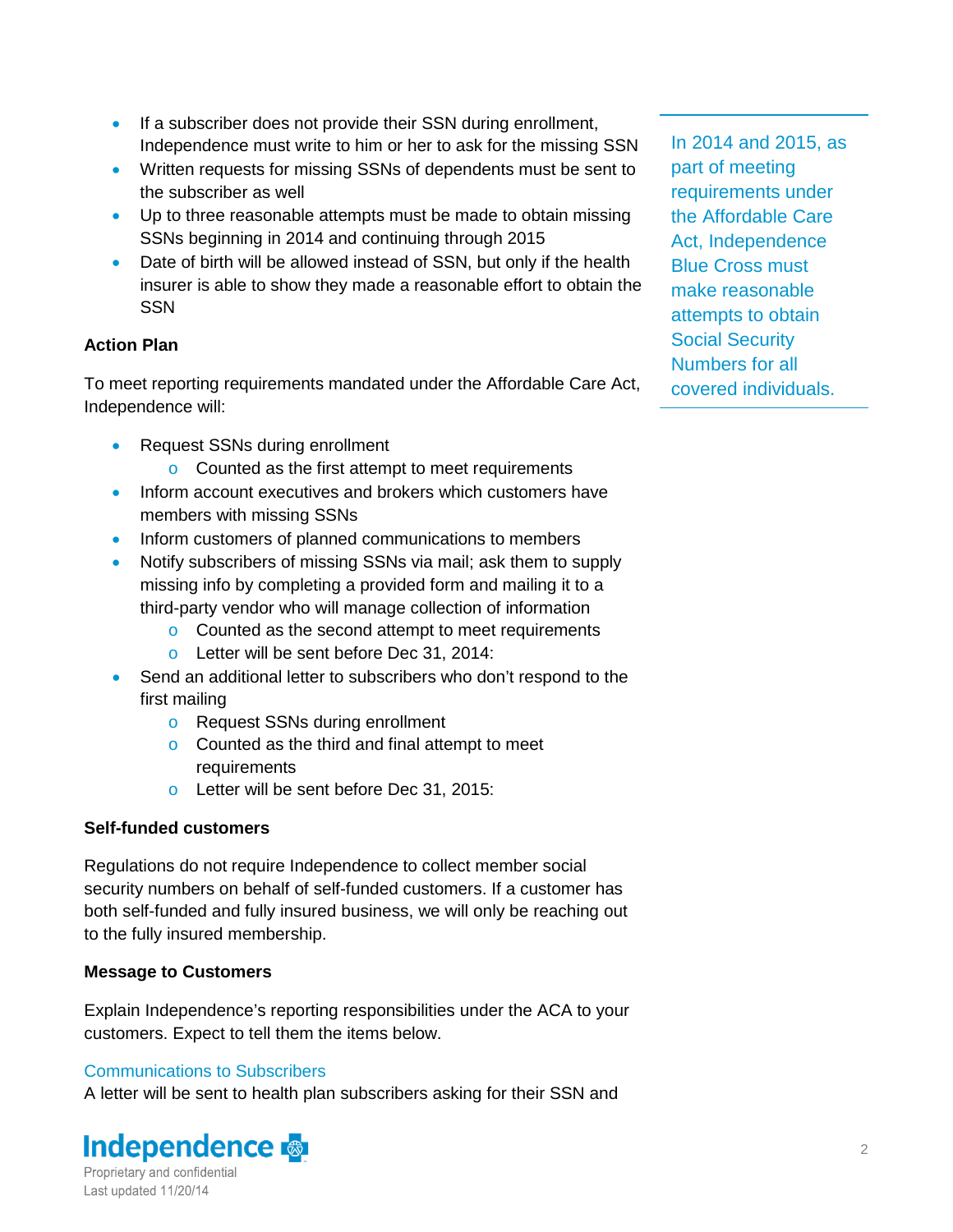that of their dependents by the end of 2014. A follow up letter will be sent in 2015 to those who don't respond to the first letter.

#### **Reassurance**

Independence takes every possible measure to safeguard member's personal information, including working with a trusted third-party vendor to securely collect and report this information

#### How Members Should Respond

Employees should provide the required information by mail, in a postagepaid envelope which will be sent to them.

#### Impact

If Independence receives SSN info, the subscriber will receive a copy Form 1095-B, which is filed with the IRS to show minimum essential coverage

- This form will be needed when filing a federal income tax return beginning in 2016.
- If Independence does not have SSNs for covered employees, we may not be able to provide these employees with information they need to complete their tax return.
- Employees who cannot show the IRS they have health insurance face a financial penalty.

#### **Contact**

Customers should contact their broker or Independence account executive for additional information and answers to questions.